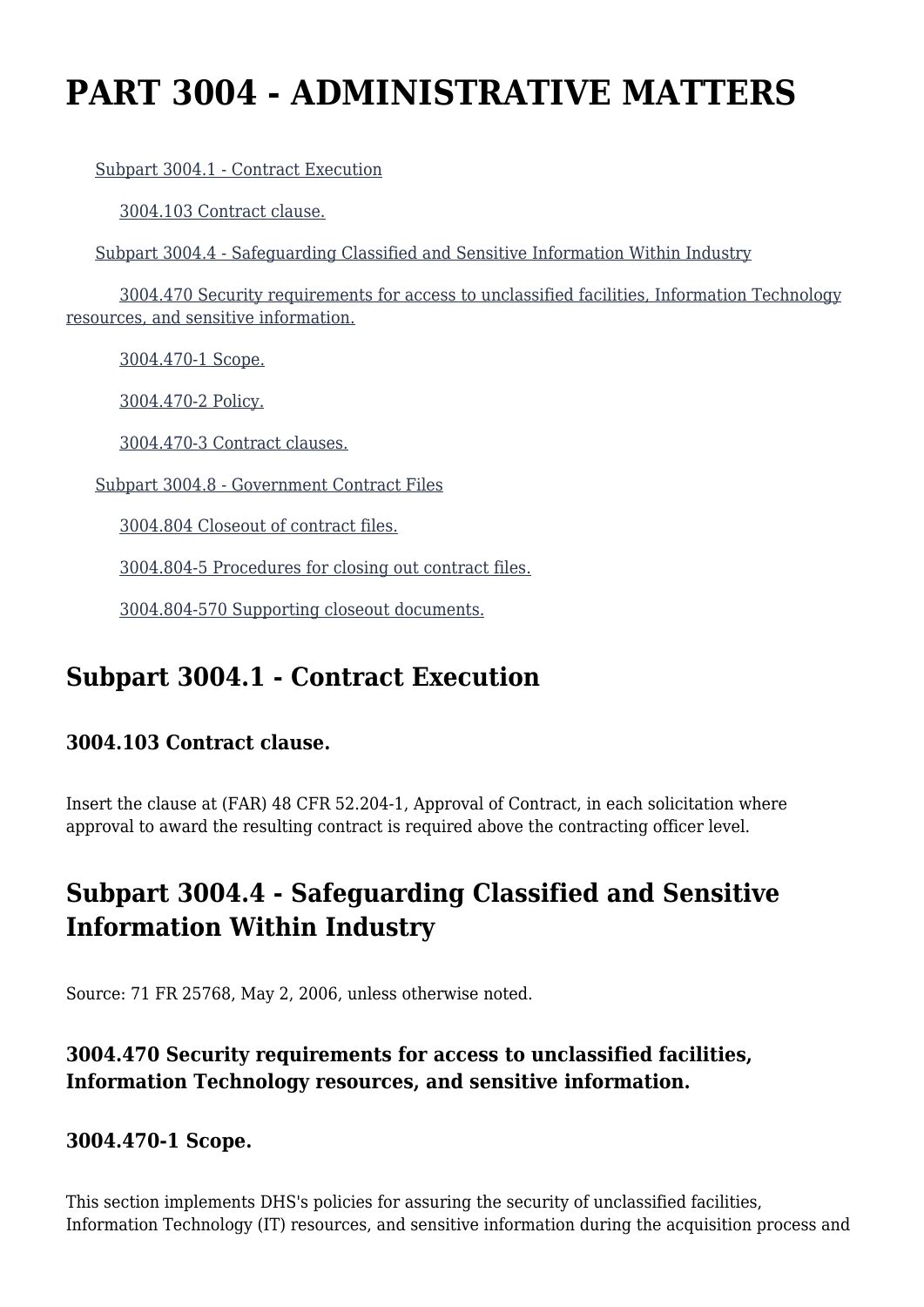contract performance.

## **3004.470-2 Policy.**

(a) DHS's policies and procedures on contractor personnel security requirements are set forth in various management directives (MDs), Directives, and Instructions. MD 11042.1, Safeguarding Sensitive But Unclassified (For Official Use Only) Information describes how contractors must handle sensitive but unclassified information. The DHS Sensitive Systems Policy Directive 4300A and the DHS 4300A Sensitive Systems Handbook, provide the policies and procedures on security for Information Technology resources. Compliance with these policies and procedures, as amended, is required.

(b) The contractor must not use or redistribute any DHS information processed, stored, or transmitted by the contractor except as specified in the contract.

#### **3004.470-3 Contract clauses.**

(a) Contracting officers shall insert a clause substantially the same as the clause at (HSAR) 48 CFR [3052.204-70,](https://origin-www.acquisition.gov/%5Brp:link:hsar-part-3052%5D#Section_3052_204_70_T48_7021551212) Security Requirements for Unclassified Information Technology Resources, in solicitations and contracts that require submission of an IT Security Plan.

(b) Contracting officers shall insert the basic clause at (HSAR) 48 CFR [3052.204-71](https://origin-www.acquisition.gov/%5Brp:link:hsar-part-3052%5D#Section_3052_204_71_T48_7021551213), Contractor Employee Access, in solicitations and contracts when contractor employees require recurring access to Government facilities or access to sensitive information. Contracting officers shall insert the basic clause with its Alternate I for acquisitions requiring contractor access to IT resources. For acquisitions in which the contractor will not have access to IT resources, but the Department has determined contractor employee access to sensitive information or Government facilities must be limited to U.S. citizens and lawful permanent residents, the contracting officer shall insert the clause with its Alternate II. Neither the basic clause nor its alternates shall be used unless contractor employees will require recurring access to Government facilities or access to sensitive information. Neither the basic clause nor its alternates should ordinarily be used in contracts with educational institutions.

## **Subpart 3004.8 - Government Contract Files**

**3004.804 Closeout of contract files.**

#### **3004.804-5 Procedures for closing out contract files.**

#### **3004.804-570 Supporting closeout documents.**

(a) When applicable and prior to contract closure, the contracting officer shall obtain the listed DHS and Department of Defense (DOD) forms from the contractor for closeout.

(1) DHS Form 700-3, Contractor's Release (e.g., see (FAR) 48 CFR 52.216-7);